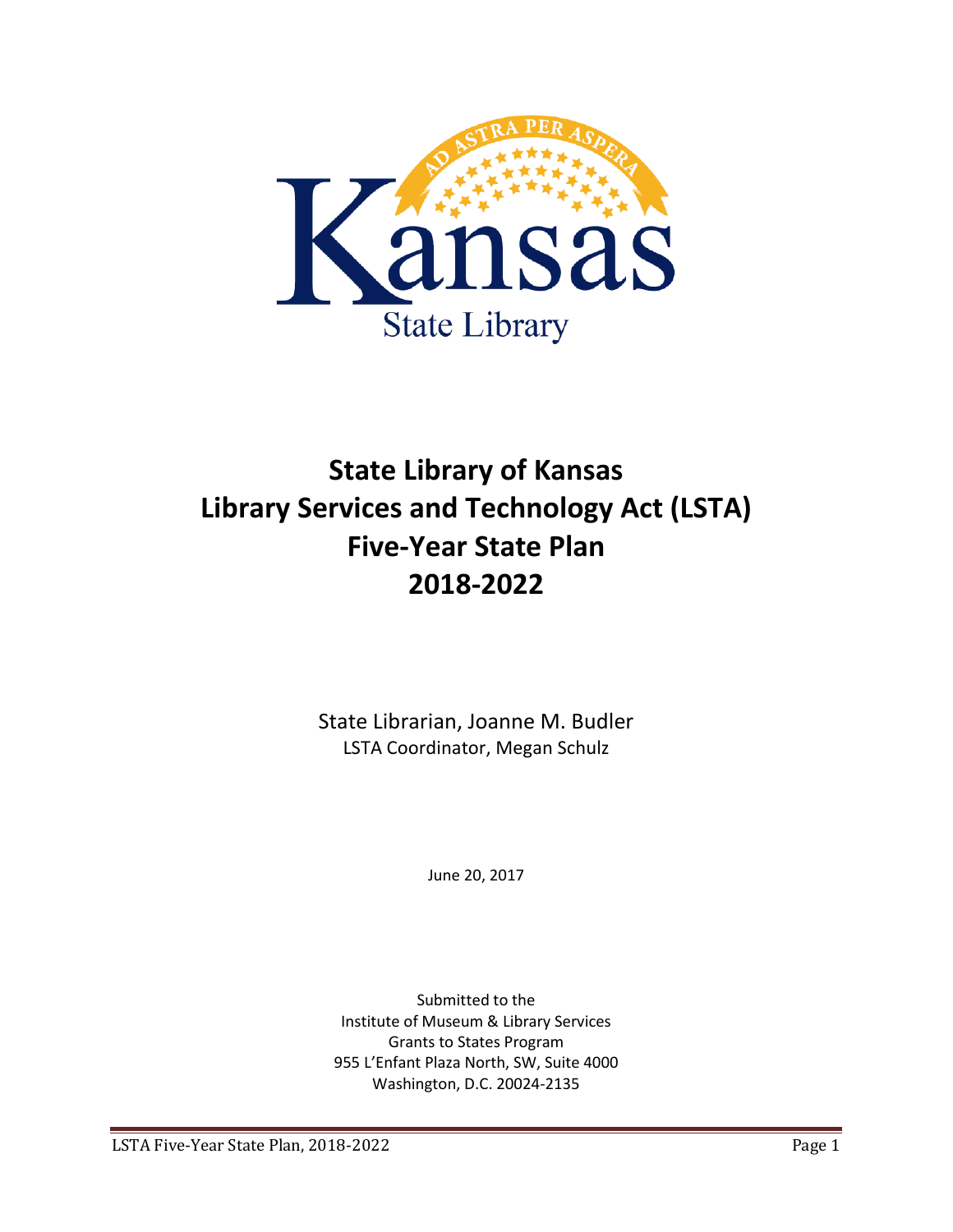## **Table of Contents**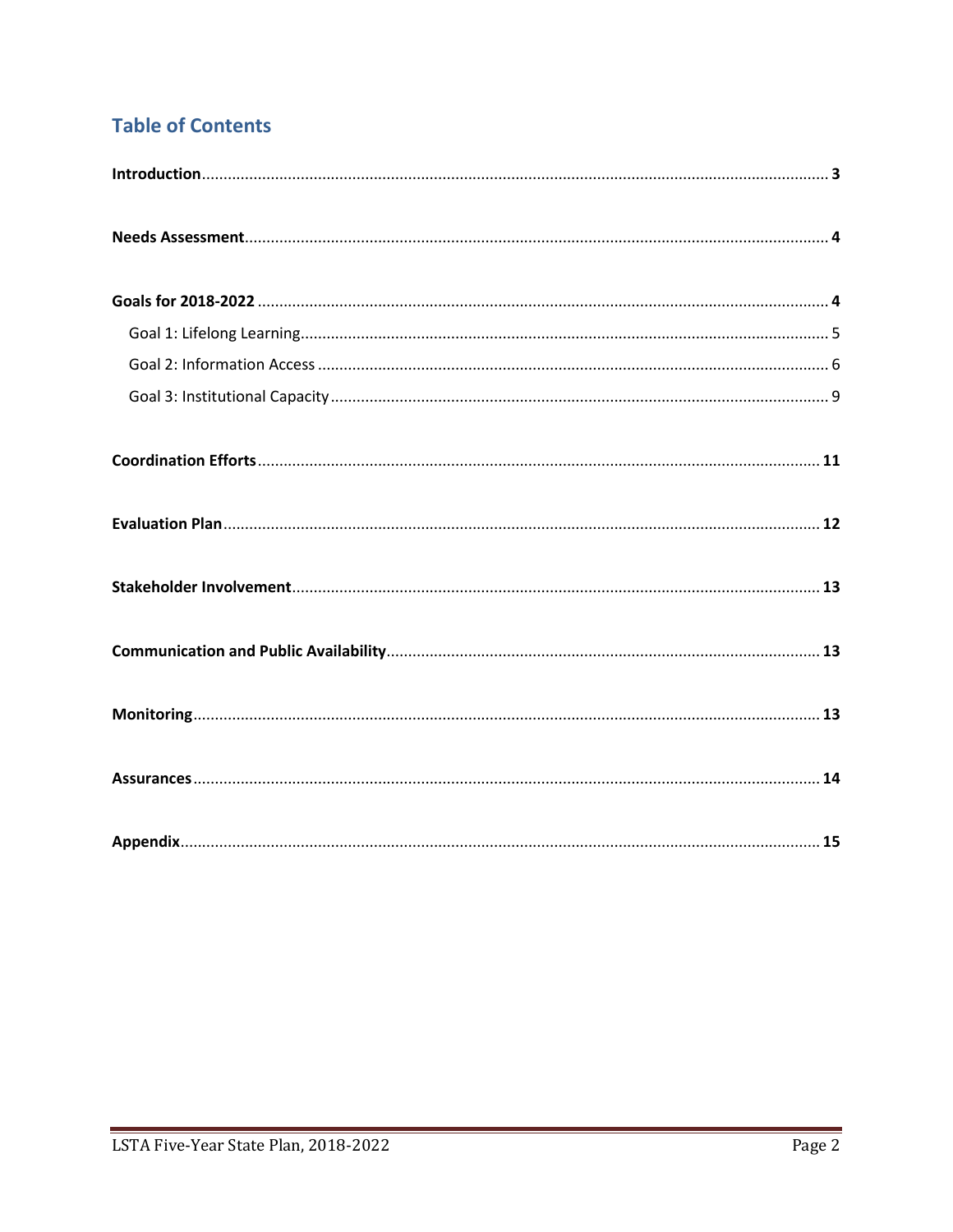## **Introduction**

The State Library of Kansas (SLK) is the State Library Administrative Agency (SLAA) designated to receive and manage the Library Services and Technology Act (LSTA) federal funds for library programs and projects in the State of Kansas.

This document presents the LSTA Five-Year State Plan for Kansas that will be implemented during the 2018-2022 period (October 1, 2017—September 30, 2023).

The Kansas library community consists of a variety of different types of libraries, many of which collaborate and share resources to better serve their constituents, the residents of Kansas. SLK focuses LSTA funding on providing statewide services to all Kansas residents, regardless of location or type of library the patron uses. The majority of these services are available to residents online, without the need to physically visit a library. This allows the user to access information and services anytime, anywhere.

Kansas is a mostly rural state with a population of just under 3 million. Kansas is 411 miles long and 208 miles wide, making it the  $14<sup>th</sup>$  largest state in the country. Aside from school, academic, and special libraries, there are nearly 330 public libraries in the state serving over 2.5 million Kansans. 90% of public libraries serve a population of less than 10,000 and only 15 libraries serve populations greater than 25,000.

There are seven Regional Library Systems which were established in Kansas in 1965 to help local libraries provide library services to all residents of the state. Through the use of joint planning and financing of library services, the systems improve existing library service and utilize what federal funding becomes available. Originally the systems only served public libraries, but over time their roles have expanded to include school, academic and special libraries. Each system adapts its service to the needs of the libraries it serves, therefore there are services offered in one area that are not offered in another. However, they come together to work with the State Library to develop goals and determine plans for improving library service throughout the state.

SLK submits this Five Year Plan with the assumption that the state will receive approximately \$1,700,000 annually. Throughout the Five-Year Plan, the State Library will engage in continual evaluation with input from stakeholders to ensure LSTA funds are used effectively for the projects of most benefit to the Kansas library community. Any increase or decrease to LSTA funding may require adjustments to the breadth of some objectives and the timing of the delivery of some products and services. Any necessary actions will involve the appropriate groups of stakeholders.

## **Mission Statement**

The mission of the State Library of Kansas is:

*To deliver the highest level of library service to all Kansas residents through direct and indirect services.* 

## **Agency Philosophy**

The State Library of Kansas believes in full and equitable access to library information for all Kansans by:

- Providing statewide services whenever economically feasible and efficient,
- Assisting librarians to meet unique needs of their community members, and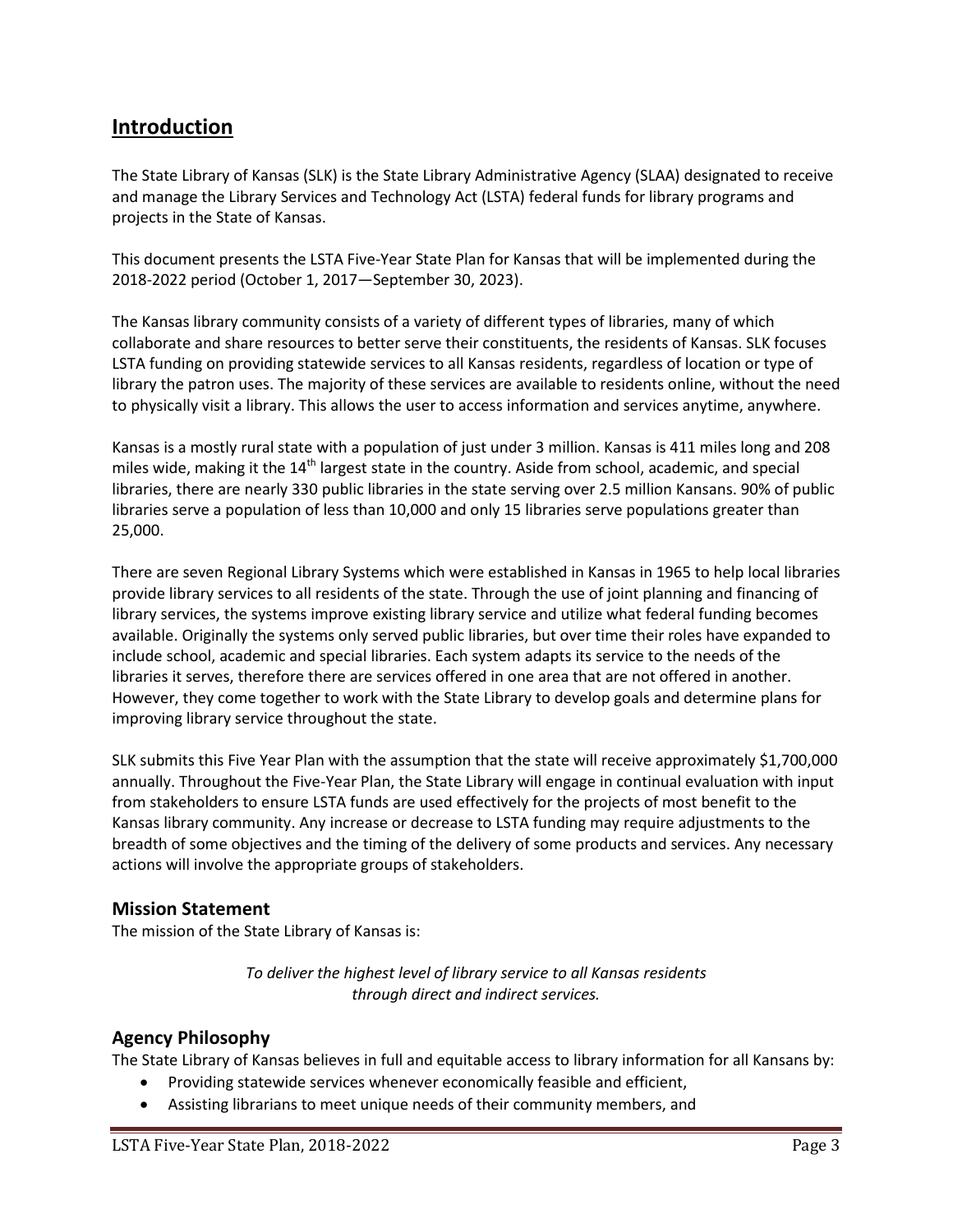• Providing excellent service to our users. State Library services are delivered with respect, fairness and confidentiality and employees are committed to developing partnerships which will benefit all Kansans and will enhance the quality of life for Kansas residents.

## **Needs Assessment**

The process used to develop the 2018-2022 LSTA Five-Year State Plan gathered data from a number of sources and synthesized the data into common needs that emerged across data sources. The primary data sources used to determine Kansas library user needs include:

- A close review of the Evaluation of the 2012-2017 LSTA State Plan by The Docking Institute of Public Affairs.
- Input from the seven regional focus groups of representatives of library stakeholders that met Fall of 2016, specifically to discuss use of LSTA funds across the state during 2012—2017.
- SWOT (Strengths, Weaknesses, Opportunities, Threats) Analysis at State Library of Kansas Advisory Board meeting held on March 10, 2017.
- Review of the Regional Plans submitted to the SLK Board, in accordance with the provisions of K.S.A. 75-2552 to determine shared goals of the regional library systems and the State Library.

In addition to the most recent five-year evaluation, and the formally organized activities to gather complementary data and advisory input, various State Library programs generated data as part of their regular day-to-day operations. In managing those programs, State Library staff often received feedback or input from libraries on the status and implementation of those projects. State Library personnel then reviewed data from all sources and identified the common needs that align with the IMLS goals.

The demand continues for access to information products in a variety of formats and media that meet the needs of Kansas residents. Statewide resources, such as licensed databases, downloadable eAudiobooks and eBooks and other electronic products, remain important services of the State Library as Kansas residents recognize and utilize this one-stop information service.

The State Library also identified a need for a more robust statewide awareness campaign to increase knowledge about and use of LSTA-supported statewide initiatives supporting services for learning and access to content.

The needs identified and incorporated into this plan have been prioritized and ordered to match the Kansas library community areas of need.

## **Goals**

The State Library of Kansas's Five Year Plan was developed to address the goals of the Library Services and Technology Act. Those goals are:

1) expand services for learning and access to information and educational resources in a variety of formats, in all types of libraries, for individuals of all ages in order to support such individuals' needs for education, lifelong learning, workforce development, and digital literacy skills; 2) establish or enhance electronic and other linkages and improve coordination among and between libraries and entities, as described in 20 U.S.C. § 9134(b)(6), for the purpose of improving the quality of and access to library and information services;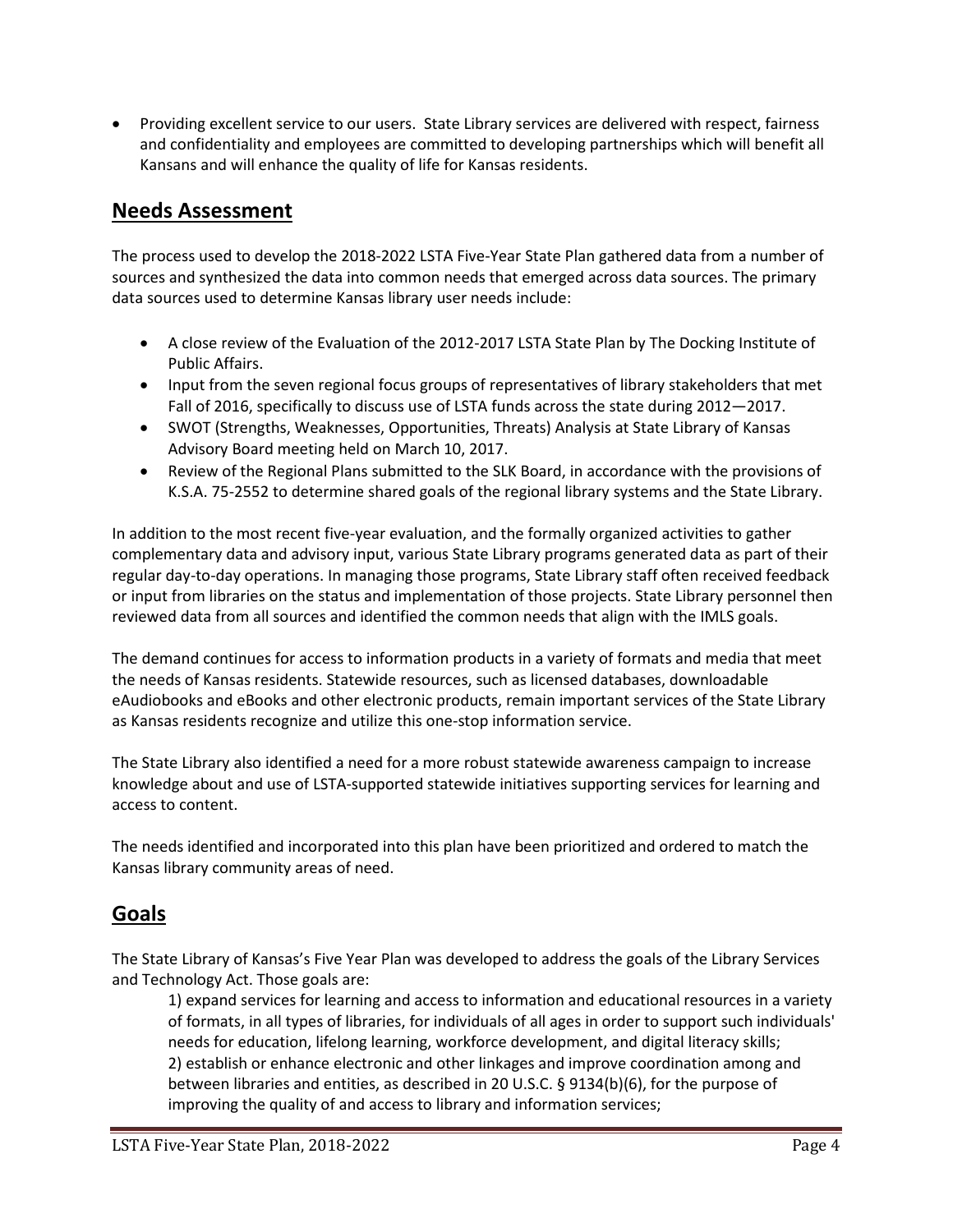3) (a) provide training and professional development, including continuing education, to enhance the skills of the current library workforce and leadership, and advance the delivery of library and information services, and (b) enhance efforts to recruit future professionals to the field of library and information services;

4) develop public and private partnerships with other agencies and community-based organizations;

5) target library services to individuals of diverse geographic, cultural, and socioeconomic backgrounds, to individuals with disabilities, and to individuals with limited functional literacy or information skills;

6) target library and information services to persons having difficulty using a library and to underserved urban and rural communities, including children (from birth through age 17) from families with incomes below the poverty line (as defined by the Office of Management and Budget and revised annually in accordance with 42 U.S.C. § 9902(2)) applicable to a family of the size involved;

7) develop library services that provide all users access to information through local, State, regional, national, and international collaborations and networks; and

8) carry out other activities consistent with the purposes set forth in 20 U.S.C. § 9121, as described in the SLAA's plan. 20 U.S.C. § 9141(a)(1-8).

To address these priorities and meet the needs of Kansas libraries the following three goals are selected as the focus of the Five Year Plan for the state.

- **Goal No. 1: The State Library will continue as the leadership agency that designs, facilitates and supports efficiencies, cooperative projects and information products to ensure robust resources and access for all state residents.**
- **Goal No. 2: The State Library will continue providing a comprehensive statewide resource sharing platform to ensure that all state residents have access to information resources to assist them in their personal, educational and professional growth.**
- **Goal No. 3: Assist librarians across the state to adapt library services to 21st century needs while continuing to provide traditional library services.**

**Goal No. 1:** The State Library will continue as the leadership agency that designs, facilitates and supports efficiencies, cooperative projects and information products to ensure robust resources and access for all state residents.

Kansas residents need equitable access to information and services that reaches all Kansas residents, especially those in rural communities. Rural areas and very small libraries need online access to a variety of resources and information that may be readily available from non-library sources, e.g., health information is available to individuals in the Kansas City area from a wide variety of medical providers but a resident in Colby, KS may not have such access.

The State Library of Kansas has successfully introduced numerous initiatives that connect library users with library resources for access in the library, from home, at school and in the workplace.

## **Project: Statewide Library Electronic Resources (Statewide Databases)**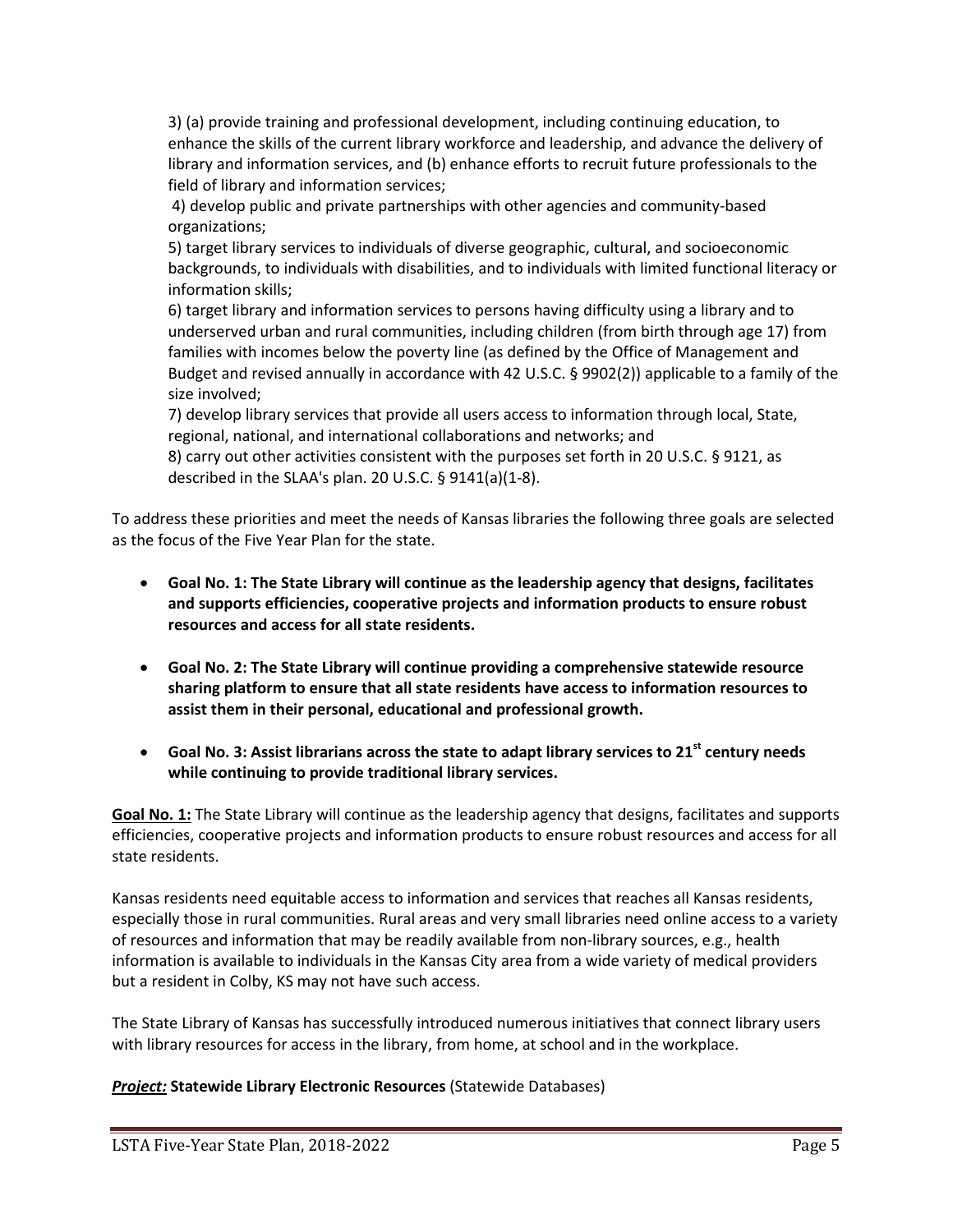As it relates to the statewide databases this goal is designed to meet the information and research needs of elementary, middle school, high school, and college students; assist public libraries to meet the information needs of lifelong learners; and provide reference information to professional librarians in all types of libraries across the state.

The Statewide Services Division of the State Library will continue to work to provide authenticated access to Kansas residents with the least number of barriers possible. The division will also handle vendor pricing and contract negotiations, training to librarians, and analyze usage data to ensure the needs of Kansas residents are being met.

SLK will monitor trends in discovery services and assess feasibility for implementation in Kansas to increase access to library resources. Discovery services will be implemented if fiscally and technically feasible; pilot projects may be supported to test feasibility in certain environments.

The knowledge and expertise of librarians and information professionals in the state will be used to continually plan for, introduce, improve, and distribute information products and related technologies, and make them accessible for use by residents and library staff.

#### **Outcome:**

Kansas residents will have a variety of databases and digital resources available for educational, professional and personal development that meets many of their information inquiries.

#### **Timeline:**

State Library will continue to manage the periodic review and licensing of statewide databases to ensure that those selected meet the needs of residents and library employees.

Under the coordination of the Director of Statewide Services at the State Library, training opportunities will be offered regularly throughout the Five Year Plan.

## **Evaluation:**

The State Library will monitor vendor usage reports for the databases that are licensed for statewide access and determine how these resources are affecting students, teachers and the general public.

This project includes components of library staff instruction and will be evaluated using outcomes-based assessment questions built into the State Program Report.

**Goal No. 2:** The State Library will continue providing a comprehensive statewide resource sharing platform to ensure that all state residents have access to information resources to assist them in their personal, educational and professional growth.

Access to resources in a variety of formats is important for personal independence and enjoyment and awareness of government information.

Through our statewide library Division of Talking Books, eligible blind and physically disabled Kansas residents have access to books, materials and information in accessible formats. Access to these outreach services helps develop independent and informed residents. These residents are then better able to participate in society and become more aware of current issues and news.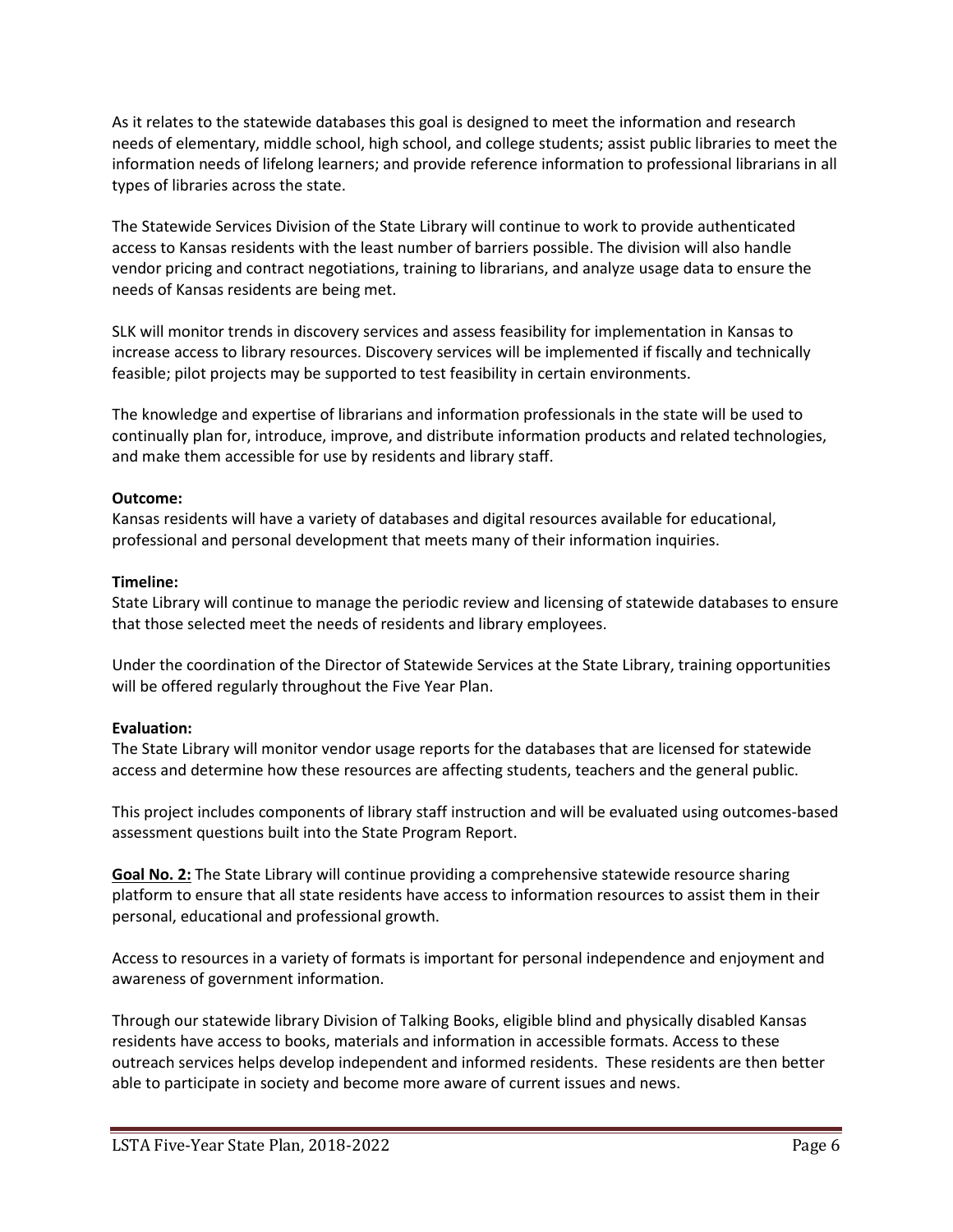As state government agencies issue fewer paper documents, the State Library will strive to acquire borndigital state documents and create digital versions of documents in print form. The State Library collects and catalogs print, as well as electronic publications of the state government of Kansas in order to secure and provide access to the significant records of the work of state government, now and in the future. The intent is to preserve long-term access to the publications and information of state government. The State Library will continue to create, maintain, expand and promote the Kansas Government Information (KGI) Online Library, an online collection of state government publications.

Libraries are committed to making reading material available in a variety of formats, including downloadable eBooks and eAudiobooks, to all members of the community. The State Library is committed to ensuring equity of access for all Kansas residents at no cost. This has a positive effect on the Kansas economy because individuals who borrow reading material from their libraries have more disposable income.

## *Project 1:* **Talking Books**

The Talking Books Division of the State Library will provide personalized support and materials in a specialized format to eligible Kansas residents to ensure that all may read. Patrons and state agencies can also be provided Braille copies of documents. Locally produced audiobooks focus on Kansas titles including most of the Kansas Notable Books and Kansas Reads to Preschooler titles.

## **Outcome:**

Knowledge of and use of Talking Books enriches lives and help Kansas residents achieve personal independence. SLK will offer library services to those unable to read or use standard printed materials as a result of temporary or permanent visual or physical impairment.

## **Timeline:**

Talking Books is a major on-going project for the State Library of Kansas.

## **Evaluation:**

This project includes components of content creation, description, or lending and will be evaluated using outcomes-based assessment questions built into the State Program Report.

## *Project 2:* **Kansas Government Information Online Library**

The library will capture born-digital state documents in order to provide long-term access. These documents are added to the Kansas Government Information (KGI) Online Library (a web-based collection) which makes documents secure as well as findable.

Library staff performs original cataloging on these unique items, providing Kansans and others outside of Kansas with access to these rich resources. Delicate and fragile documents are being added to this online collection, providing digital access to older documents that ensures their usage does not damage them and increases their discoverability.

The State Library will catalog print and electronic state documents into an international shared, library catalog, and the State Library's local catalog.

Metadata for the Kansas Government Information Online Library collection will continue to be created in a manner that follows best practices.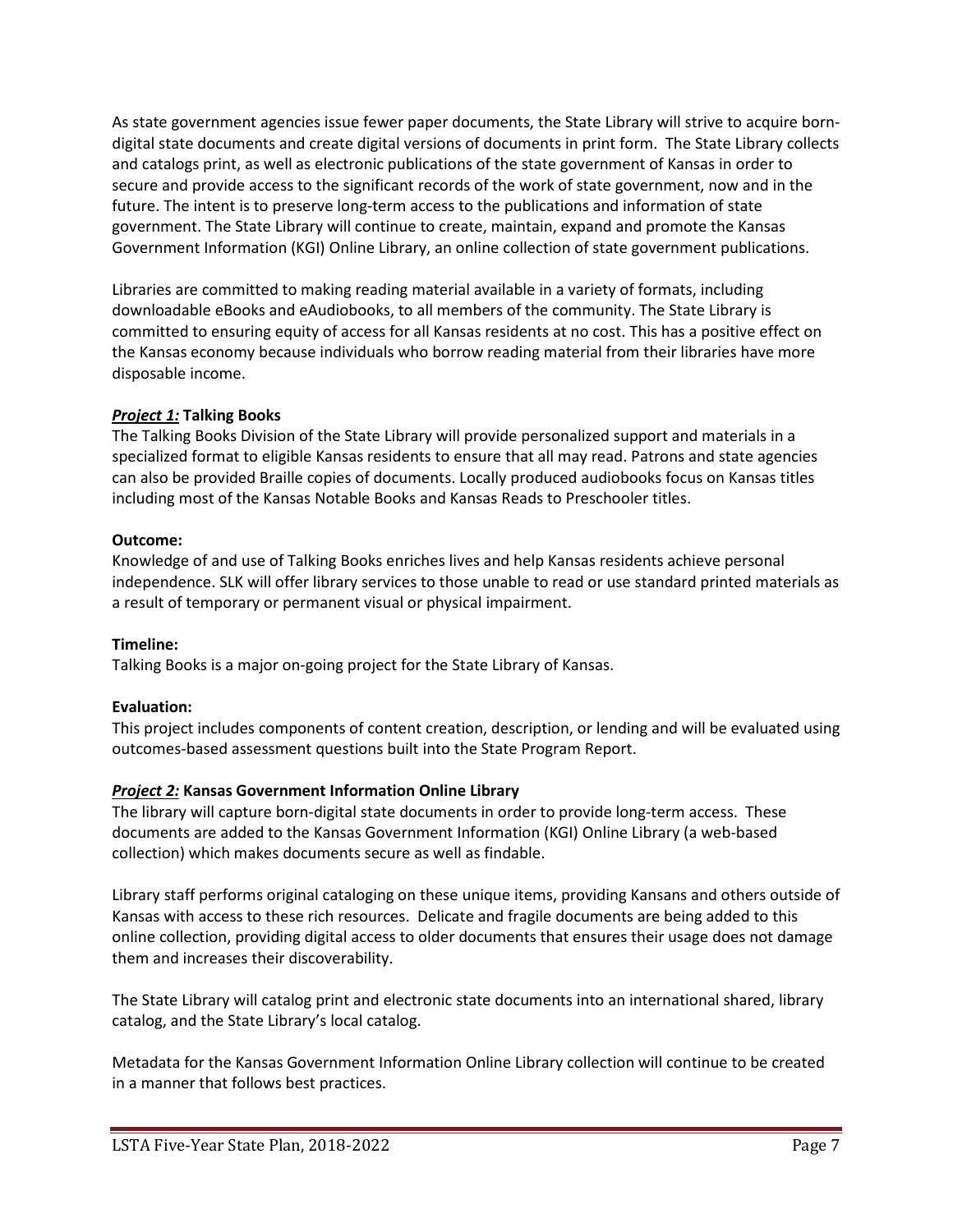#### **Outcome:**

The public will have long-term access to historic and fragile Kansas documents when items are digitized and cataloged in the KGI Online Library.

#### **Timeline:**

Monitor trends in content and its accessibility, encouraging the implementation of and training in new or improved resources, services, and best practices to support services for learning and access to content when fiscally and technologically prudent.

#### **Evaluation:**

This project includes components of preservation, description, or lending and will be evaluated using outcomes-based assessment questions built into the State Program Report.

#### *Project 3:* **Statewide Downloadable Collections**

The State Library will continue to provide statewide access to a variety of downloadable services and training in use of the resources.

Because the Kansas Library eCard is a necessary component providing access to the statewide downloadable collections, a continued focused awareness campaign and training opportunities for librarians will be provided so they may understand this.

SLK will continually scan the environment for potential new vendors and/or explore future changes to individual vendors and add services that provide more access to content for Kansas residents if fiscally possible.

#### **Outcome:**

Kansas residents will have access to relevant, useful, and technologically stable downloadable services which provide eBooks and eAudiobooks for both personal and educational use.

#### **Timeline:**

Monitor trends in content and accessibility, encouraging the implementation of and training in new or improved resources, services, and best practices to support services for learning and access to content when fiscally and technologically prudent.

#### **Evaluation:**

Topical planning meetings with representatives from the library community will be initiated as appropriate.

This project includes components of library staff instruction, description, or lending and will be evaluated using outcomes-based assessment questions built into the State Program Report.

Goal No. 3: Assist librarians across the state to adapt library services to 21<sup>st</sup> century needs while continuing to provide traditional library services.

Assisting libraries to build capacity in their own libraries is important to the State Library. The Kansas Library Catalog (KLC) helps librarians and Kansas residents to access information through electronic networks and encourages resource sharing among libraries of all types. The KLC is the statewide online catalog administered by resource sharing staff of the State Library of Kansas. Interlibrary borrowing is an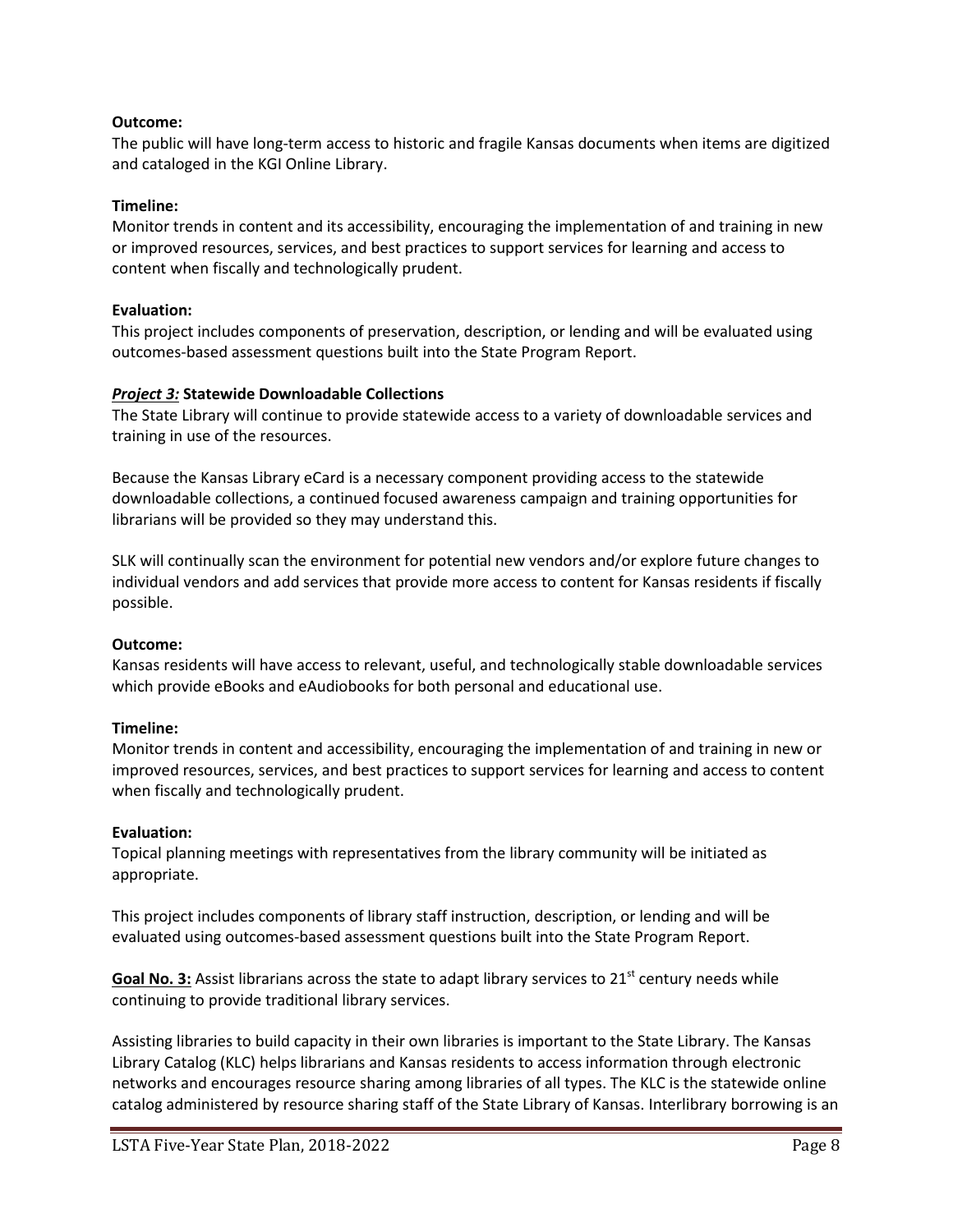important service in Kansas libraries. Data shows an increase in returnable interlibrary loan transactions and ILL transactions are expected to continue to see strong demand in fulfilling patrons' information needs. The KLC is a major component to interlibrary loan transactions.

Children who do not read during summer break often return to school in the fall reading at a lower grade level than when they left for summer break. This is often referred to as the "Summer Slide." By financially supporting the Summer Reading Program, the State Library of Kansas helps alleviate this negative phenomenon.

A strong and effective program of continuing education of librarians includes a steady supply of timely, relevant offerings as well as access to online training opportunities which can be used at a time and location convenient to Kansas library employees. Kansas librarians should know that they work in an environment where learning never stops. It is important for the State Library to identify and delivery training opportunities which provide professional support that assist librarians, staff, trustees and others in effectively improving services, understanding technologies and developing policies.

Collecting statistics and data regarding the resources, programs, services, and public library usage is important in order to tell each library's story regarding the impact made in the community. Annually, each Kansas Public Library completes the Public Library Survey and State Report. This data collected is useful to researchers, journalists, the public, and policymakers at the federal, state, and local levels.

## *Project 1:* **Statewide Catalog**

The State Library will continue to identify Kansas library collections that are not represented in the Kansas Library Catalog and make librarians aware of the value of inclusion and/or aware of the value of being represented in the catalog via Z39.50.

By identifying library catalogs that support the Z39.50 communication standard, patrons are able to perform real-time searching and see a display of item availability.

#### **Outcome:**

Kansas libraries will continue to locate, request and share resources using management software for discovery and resource-sharing among libraries with automation systems, operating on a strong statewide technology infrastructure.

#### **Timeline:**

The Kansas Library Catalog is a major on-going project for the State Library of Kansas.

#### **Evaluation:**

The Statewide Services Division of the State Library will continue to monitor trends in technology and emerging technologies, implementing new technologies and best practices to support statewide technology infrastructures when fiscally and technologically prudent.

This project includes components of library staff instruction, content creation, description and lending and will be evaluated using outcomes-based assessment questions built into the State Program Report.

## *Project 2:* **Statewide Literacy Projects**

The State Library is committed to promoting literacy, lifelong learning, and access to library materials throughout the state. On-going support for statewide Summer Reading Program, which is part of the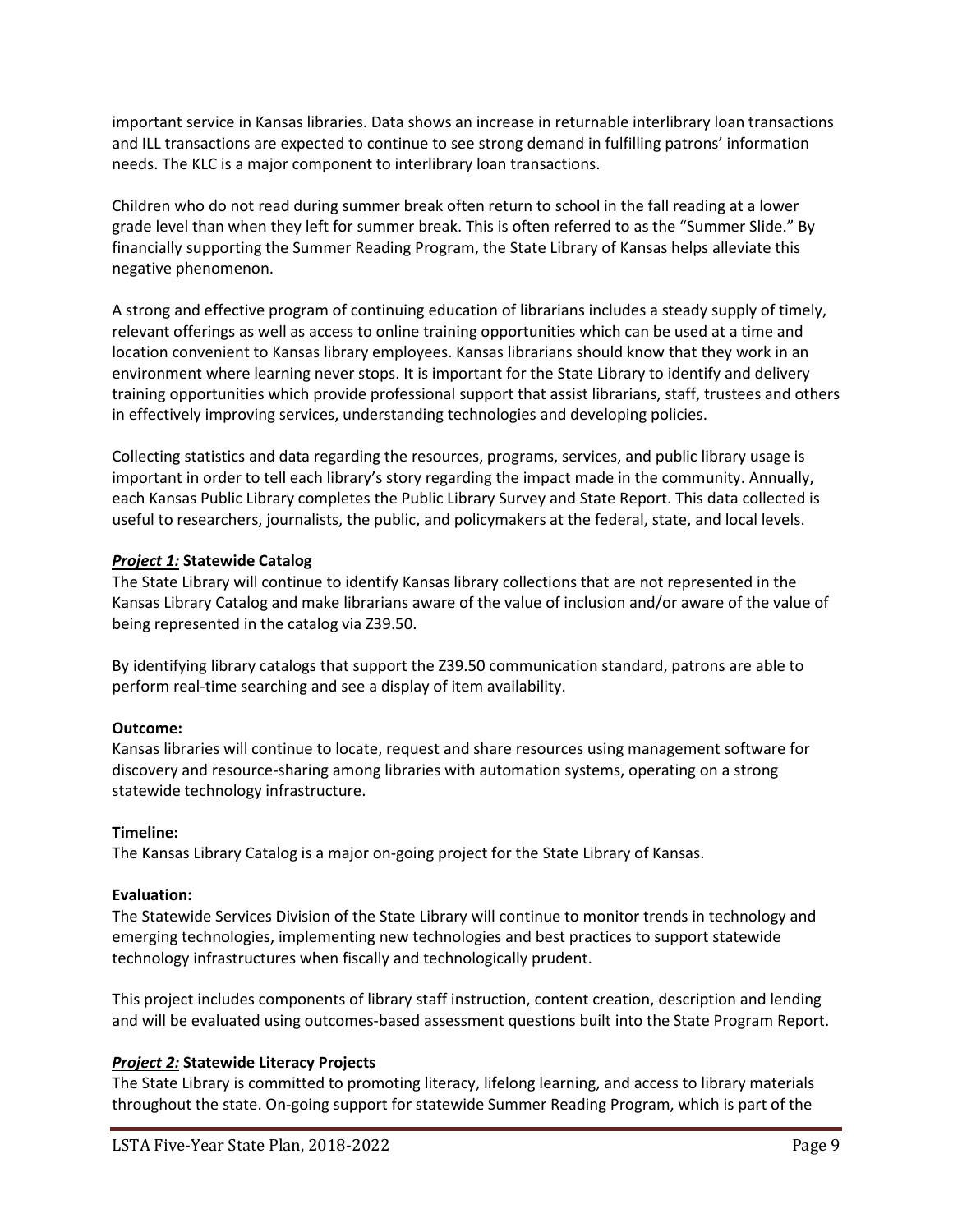national Collaborative Summer Reading Program, provides funding for public library staff training statewide, and the purchase of materials and supplies to implement the programming. This enables local libraries to offer events throughout the summer months for Kansas residents of all ages. The State Library works with the Regional Library System Kansas Library Consultants for Youth Group (KLCY) for the implementation of the statewide Summer Reading Program. Only through partnerships can the Summer Reading initiative continue to be a success in both our urban and rural areas. The assistance provided for this grant is sometimes the difference between no summer reading in an outlying rural library and a viable and enriching program for Kansas residents of all ages.

Additional continued statewide literacy projects include Kansas Reads to Preschoolers and the Kansas Notable Book Award. SLK may provide and/or continue to provide subgrants or other assistance for projects that improve literacy skills to meet user needs in their communities. Other additional literacy projects will be dependent on available resources and funding.

#### **Outcome:**

Kansas residents will benefit from quality learning opportunities and the critical role libraries play in the success of education.

#### **Timeline:**

Support for the statewide Summer Reading program has been on-going for many years and is expected to continue annually.

#### **Evaluation:**

This project includes components of library staff instruction and content acquisition and will be evaluated using outcomes-based assessment questions built into the State Program Report.

#### *Project 3:* **Continuing Education Pursuits**

The State Library provides training to librarians of all types, primarily in the online environment, regarding all aspects of the statewide services offered. In addition to trainings, staff will prepare and disseminate documentation and other tools that increase the knowledge of offerings for all Kansas residents.

Access to updated professional development resources is important but also costly. The State Library maintains a curated collection which is available statewide for the benefit of all librarians.

#### **Outcome:**

Library employees in the state will report increases in their levels of knowledge, skills and abilities regarding statewide services.

#### **Timeline:**

Training and other professional resources provided to Kansas librarians is an on-going project for the State Library of Kansas and will continue.

#### **Evaluation:**

This project includes components of library staff instruction and content acquisition and will be evaluated using outcomes-based assessment questions built into the State Program Report.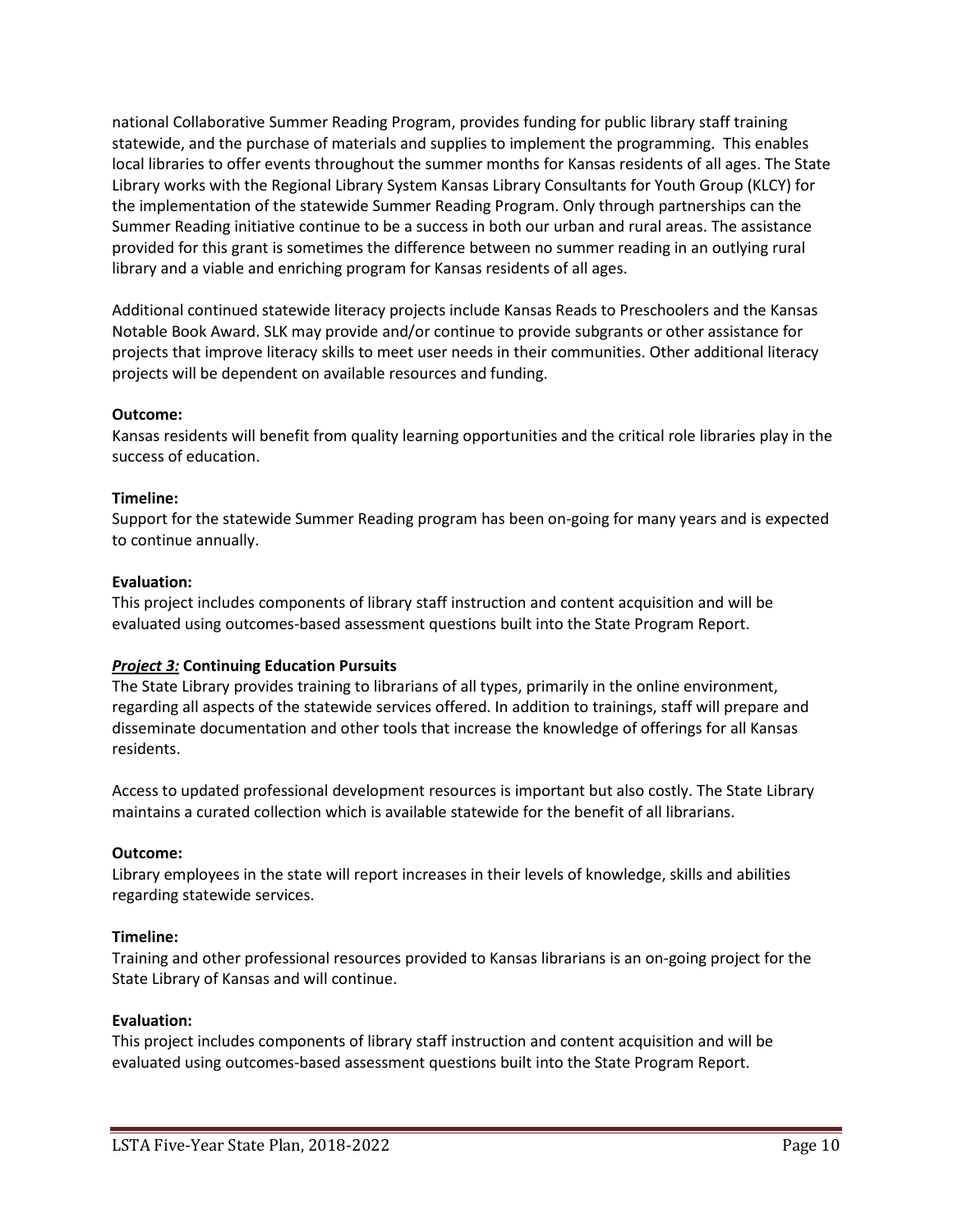#### *Project 4:* **Public Library Statistics**

The State Library will generate and distribute an online survey allowing for libraries to report local spending and other statistical information.

Data includes information about library visits, circulation, size of collections, public service hours, staffing, electronic resources, operating revenues and expenditures and number of service outlets.

#### **Outcome:**

Data collected statewide for Kansas public libraries allows for its usage by federal, state and local officials, professional associations, and local practitioners for planning, evaluation, and policy making.

#### **Timeline:**

Statewide data compiled annually becomes part of the Institute of Museum and Library Services Public Library Survey.

#### **Evaluation:**

This project includes components of library staff instruction and will be evaluated using outcomes-based assessment questions built into the State Program Report.

## **Coordination Efforts**

The State Library of Kansas may coordinate with other state agencies and outside organizations to enhance resources, programs, and activities, and will leverage state and other sources of funding to enhance the federal investment made through LSTA funds but do not replace any federal or state investment in elementary and secondary education.

The State Library will continue to coordinate efforts for continuing education training at the State level through partnerships with the seven Regional Library Systems in Kansas. SLK will also facilitate no-travel online training capabilities by providing access to and use of online web conferencing software in order to further reduce the travel costs and time requirements of continuing education.

The State Library of Kansas participates in the Kansas Statewide Training Action Team (STAT) through quarterly meetings and other means to ensure all state agency trainers are aware of offerings and pass on that knowledge to state employees. The Kansas Department of Administration provides a listing of training opportunities available to state employees. Featured on-demand, no cost trainings are the State Library of Kansas offerings available through the statewide subscriptions to LearningExpress Library/Job and Career Accelerator and Universal Class. Self-paced course and software tutorials are highlighted.

In order to expand the collection of state government agency materials within the Kansas Government Information Online Library the State Library of Kansas will continue to collaborate with the Kansas State Historical Society in order to identify and obtain documents not existing in the SLK collection. Scanned state government publications are added to the searchable online collection and access provided to all.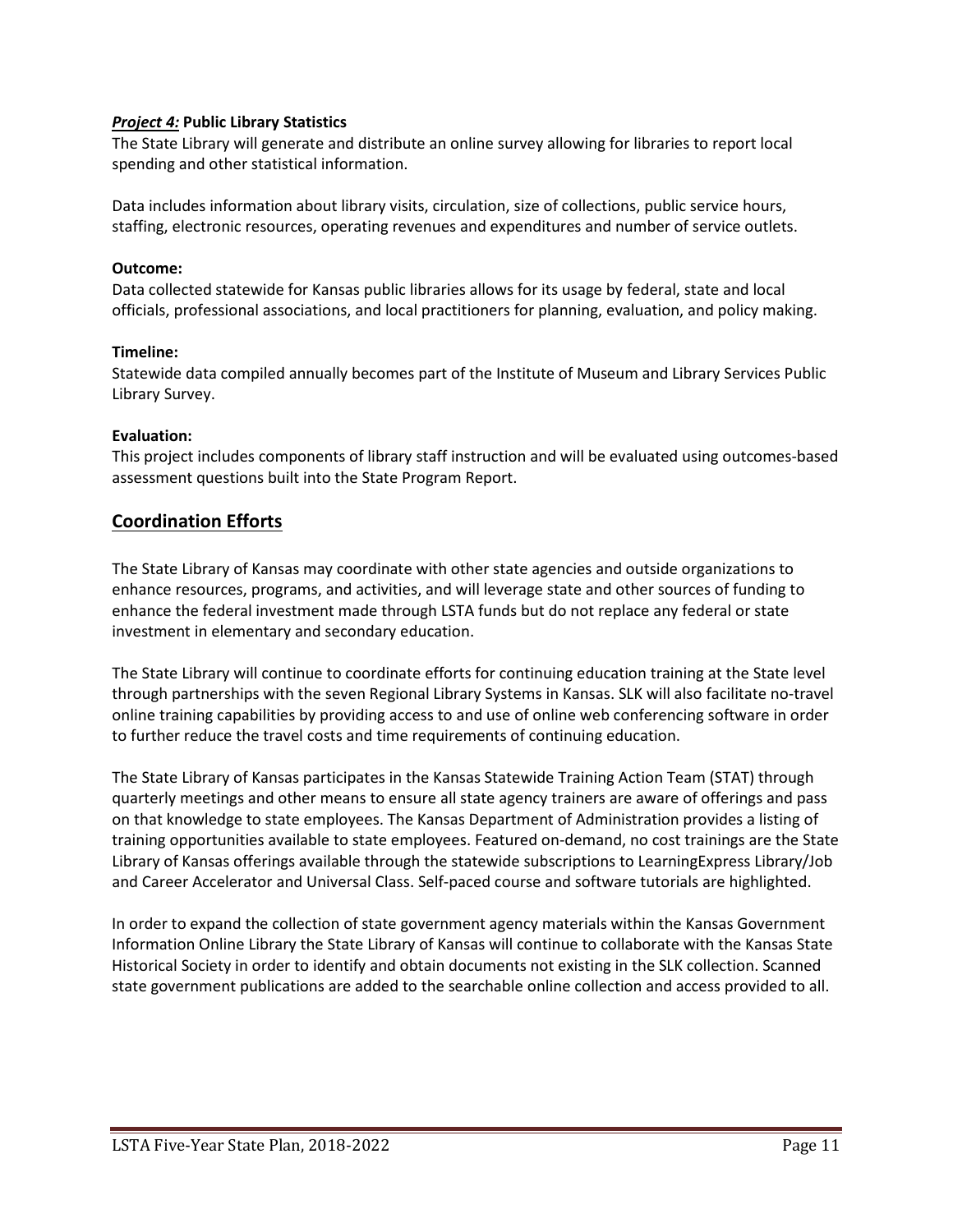## *Measuring Success Focal Areas*

**State Goal 1:** The State Library will continue as the leadership agency that designs, facilitates and supports efficiencies, cooperative projects and information products to ensure robust resources and access for all state residents.

Focal Area: Lifelong Learning

- Project: Statewide Library Electronic Resources (Statewide Databases)
	- o Intent: Improve users' general knowledge and skills.

**State Goal 2:** The State Library will continue providing a comprehensive statewide resource sharing platform to ensure that all state residents have access to information resources to assist them in their personal, educational and professional growth.

Focal Area: Information Access

- Project: Talking Books
	- o Intent: Improve users' ability to obtain and/or use information resources.
- Project: Kansas Government Information Online Library (KGI)
	- o Intent: Improve users' ability to discover information resources.
- Project: Statewide Downloadable Collections
	- o Intent: Improve users' ability to obtain and/or use information resources.

**State Goal 3:** Assist librarians across the state to adapt library services to 21<sup>st</sup> century needs while continuing to provide traditional library services.

Focal Area: Institutional Capacity

- Project: Statewide Catalog
	- o Intent: Improve the library's physical and technological infrastructure
- Project: Statewide Literacy Projects
	- o Intent: Improve library operations
- Project: Continuing Education Pursuits
	- o Intent: Improve the library workforce
- Project: Public Library Statistics
	- o Intent: Improve library operations

## **Evaluation Plan**

The following methods will be used to monitor progress toward meeting plan goals.

1. All statewide and local projects funded through LSTA will include an evaluation plan that will be used to evaluate the success of projects established in the State Plan. Projects that include components of public and library staff instruction; content creation, preservation, description, or lending; and planning and evaluation will be evaluated using outcomes-based assessment questions built into the State Program Report.

2. Statewide Services staff will review the overall effectiveness and impact of LSTA-funded programs in addressing the goals at the conclusion of every grant cycle.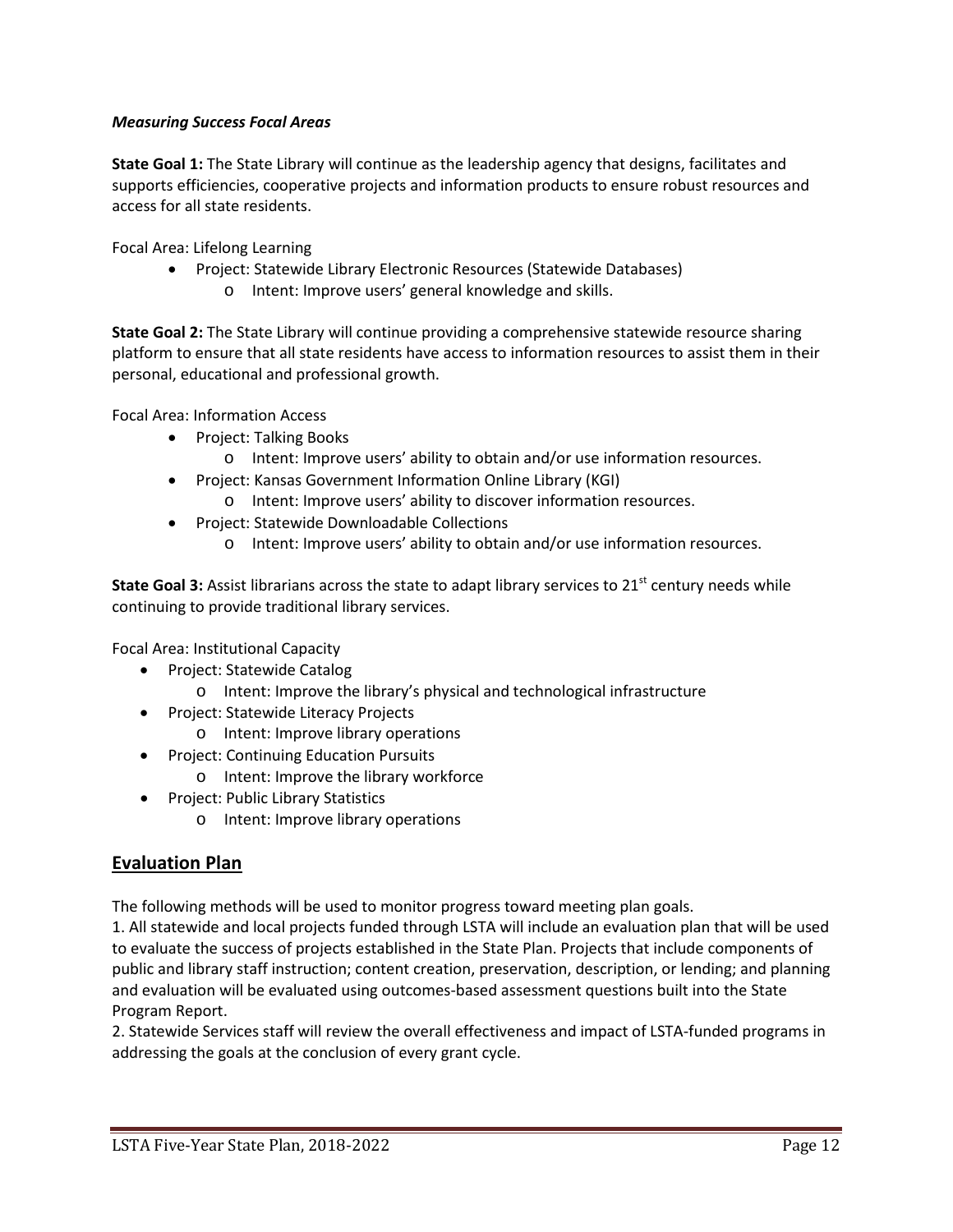3. The State Librarian and Statewide Services staff will monitor the need for an amendment to this five year plan based on the library environment, change in funding, and other concerns that may affect plan implementation.

4. The evaluation of the full five-year plan will be conducted by an independent evaluator and will encompass retrospective assessments, process assessments and prospective analysis or other areas as identified by the Institute of Museum and Library Services.

## **Stakeholder Involvement**

The State Library contracted with The Docking Institute of Public Affairs, Fort Hays State University, to produce the LSTA Five-Year Evaluation in 2013-2017. This document served as the basis for the LSTA Five-Year State Plan 2018-2022, the present document.

Through analysis of feedback received during the evaluation process, the State Library then developed the draft of the Five-Year State Plan for Kansas. The State Library will ensure the execution of the Five-Year State Plan is coordinated with the strategic planning, priorities, and collaborative plan of the State Library and the regional systems. The State Library welcomes library users to comment on the LSTA program and individual projects as outlined in the goals and activities previously mentioned in this Plan. Various committees and task forces may plan and evaluate specific LSTA projects or initiatives. Proposal review teams will also call upon professionals in the field, outside experts, and representatives of the public as appropriate to review all or parts of the LSTA program.

Based on a variety of circumstances it may be necessary to make significant changes to the State Plan in the coming years. These proposed changes will be submitted to the IMLS and appropriate stakeholders.

## **Communication and Public Availability**

When notification from the Institute for Museum and Library Services (IMLS) of the approval of the Kansas State Plan is received, the plan will be published on the SLK website. An email notifying libraries of its availability on the website will be sent. The goals and action steps of the plan will be highlighted at the Kansas Library Association conference held in October 2017, and other meetings during that time period.

An executive summary of the five-year evaluation will be posted on the SLK website to document progress in meeting plan goals.

## **Monitoring**

Identified State Library of Kansas staff will be responsible for continuously tracking and evaluating implementation and maintenance of the Five-Year State Plan and produce reports that coincide with the preparation of the annual State Program Report (SPR) to IMLS. This will include collecting required financial reports, narrative reports, onsite monitoring for programs and the collection of necessary feedback as it relates to Project Outcomes required by IMLS for certain activities and beneficiaries.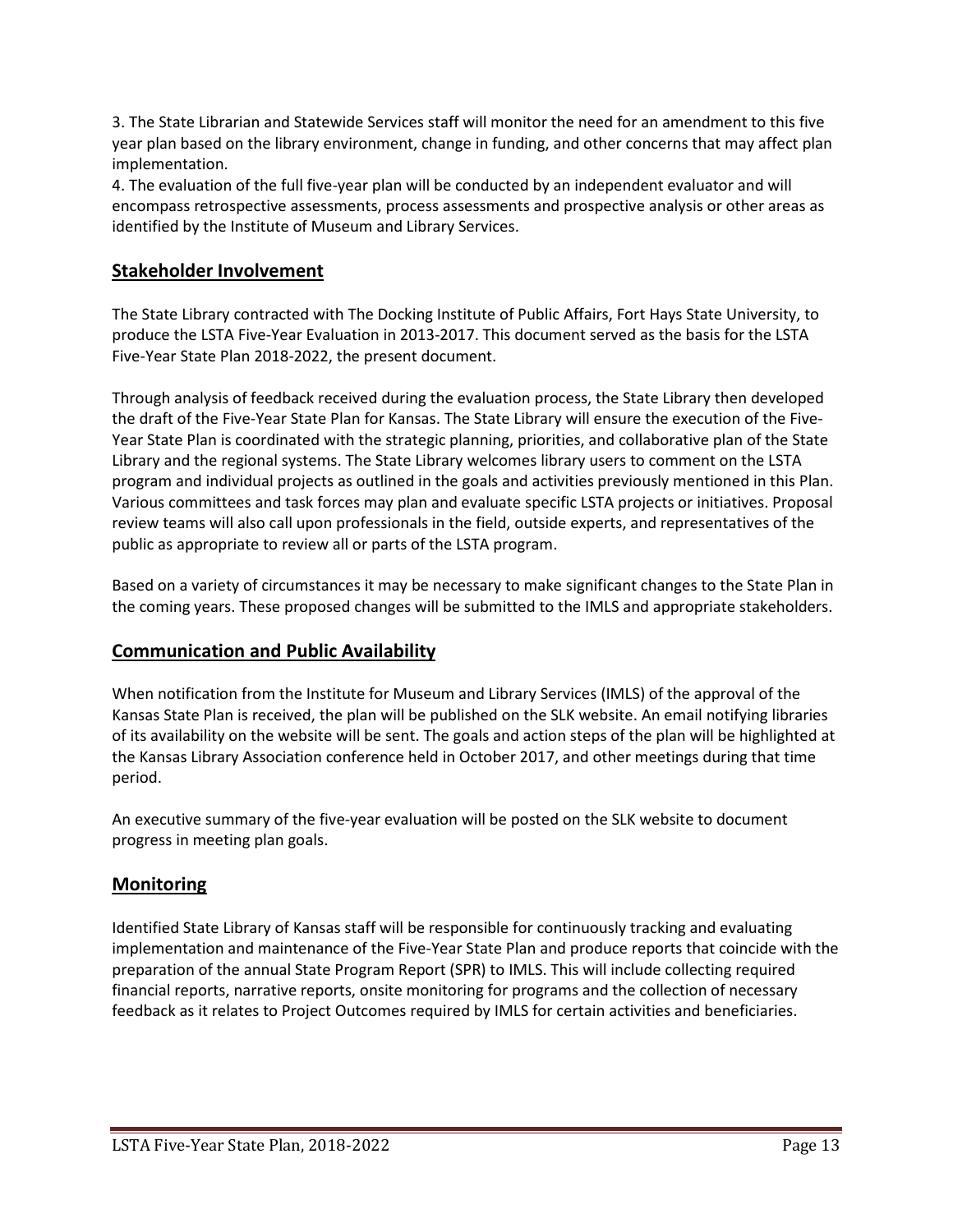## **Assurances**

The following are the required certifications and assurances and are attached in the following appendix. 1. Program Assurances for 2018 Grant Award (includes compliance with Internet Safety; Trafficking in Persons; Nondiscrimination; Debarment and Suspension; Drug-Free Workplace; Federal Debt Status; and Lobbying requirements)

2. Assurances of Non-Construction Programs

3. State Legal Officer's Certification of Authorized Certifying Official

4. Internet Safety Certification for Applicant Public Libraries, Public Elementary and Secondary School Libraries, and Consortia with Public and/or Public School Libraries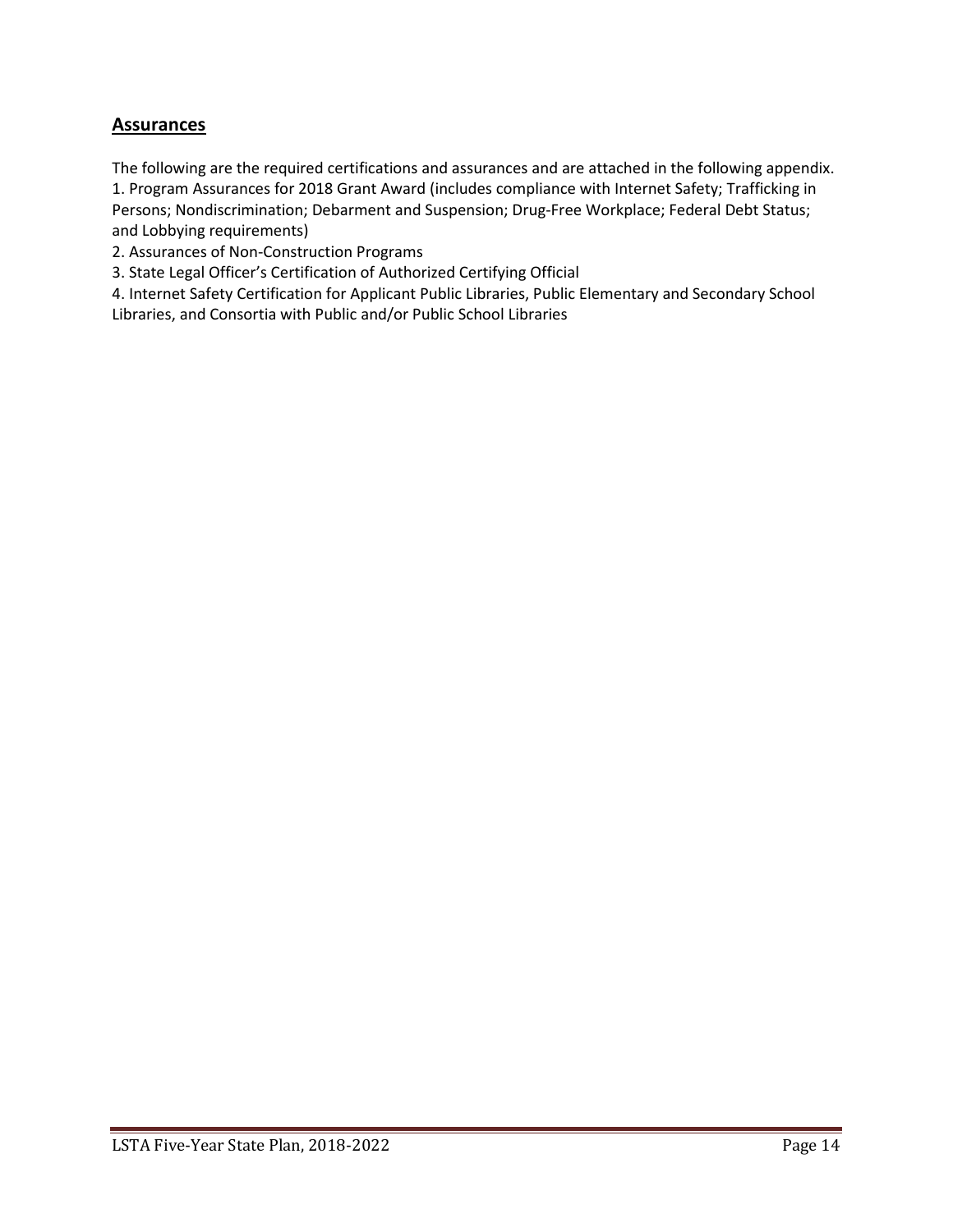#### **ASSURANCES - NON-CONSTRUCTION PROGRAMS**

Public reporting burden for this collection of information is estimated to average 15 minutes per response, including time for reviewing instructions, searching existing data sources, gathering and maintaining the data needed, and completing and reviewing the collection of information. Send comments regarding the burden estimate or any other aspect of this collection of information, including suggestions for reducing this burden, to the Office of Management and Budget, Paperwork Reduction Project (0348-0040), Washington, DC 20503.

## PLEASE DO NOT RETURN YOUR COMPLETED FORM TO THE OFFICE OF MANAGEMENT AND BUDGET. SEND IT TO THE ADDRESS PROVIDED BY THE SPONSORING AGENCY.

NOTE: Certain of these assurances may not be applicable to your project or program. If you have questions, please contact the awarding agency. Further, certain Federal awarding agencies may require applicants to certify to additional assurances. If such is the case, you will be notified.

As the duly authorized representative of the applicant, I certify that the applicant:

- 1. Has the legal authority to apply for Federal assistance and the institutional, managerial and financial capability (including funds sufficient to pay the non-Federal share of project cost) to ensure proper planning, management and completion of the project described in this application.
- 2. Will give the awarding agency, the Comptroller General of the United States and, if appropriate, the State, through any authorized representative, access to and the right to examine all records, books, papers, or documents related to the award; and will establish a proper accounting system in accordance with generally accepted accounting standards or agency directives.
- 3. Will establish safeguards to prohibit employees from using their positions for a purpose that constitutes or presents the appearance of personal or organizational conflict of interest, or personal gain.
- 4. Will initiate and complete the work within the applicable time frame after receipt of approval of the awarding agency.
- 5. Will comply with the Intergovernmental Personnel Act of 1970 (42 U.S.C. §§4728-4763) relating to prescribed standards for merit systems for programs funded under one of the 19 statutes or regulations specified in Appendix A of OPM's Standards for a Merit System of Personnel Administration (5 C.F.R. 900, Subpart F).
- 6. Will comply with all Federal statutes relating to nondiscrimination. These include but are not limited to: (a) Title VI of the Civil Rights Act of 1964 (P.L. 88-352) which prohibits discrimination on the basis of race, color or national origin; (b) Title IX of the Education Amendments of 1972, as amended (20 U.S.C. §§1681-1683, and 1685-1686), which prohibits discrimination on the basis of sex; (c) Section 504 of the Rehabilitation

Act of 1973, as amended (29 U.S.C. §794), which prohibits discrimination on the basis of handicaps; (d) the Age Discrimination Act of 1975, as amended (42 U.S.C. §§6101-6107), which prohibits discrimination on the basis of age; (e) the Drug Abuse Office and Treatment Act of 1972 (P.L. 92-255), as amended, relating to nondiscrimination on the basis of drug abuse; (f) the Comprehensive Alcohol Abuse and Alcoholism Prevention, Treatment and Rehabilitation Act of 1970 (P.L. 91-616), as amended, relating to nondiscrimination on the basis of alcohol abuse or alcoholism; (g) §§523 and 527 of the Public Health Service Act of 1912 (42 U.S.C. §§290 dd-3 and 290 ee 3), as amended, relating to confidentiality of alcohol and drug abuse patient records; (h) Title VIII of the Civil Rights Act of 1968 (42 U.S.C. §§3601 et seq.), as amended, relating to nondiscrimination in the sale, rental or financing of housing; (i) any other nondiscrimination provisions in the specific statute(s) under which application for Federal assistance is being made; and, (j) the requirements of any other nondiscrimination statute(s) which may apply to the application.

- 7. Will comply, or has already complied, with the requirements of Titles II and III of the Uniform Relocation Assistance and Real Property Acquisition Policies Act of 1970 (P.L. 91-646) which provide for fair and equitable treatment of persons displaced or whose property is acquired as a result of Federal or federally-assisted programs. These requirements apply to all interests in real property acquired for project purposes regardless of Federal participation in purchases.
- 8. Will comply, as applicable, with provisions of the Hatch Act (5 U.S.C. §§1501-1508 and 7324-7328) which limit the political activities of employees whose principal employment activities are funded in whole or in part with Federal funds.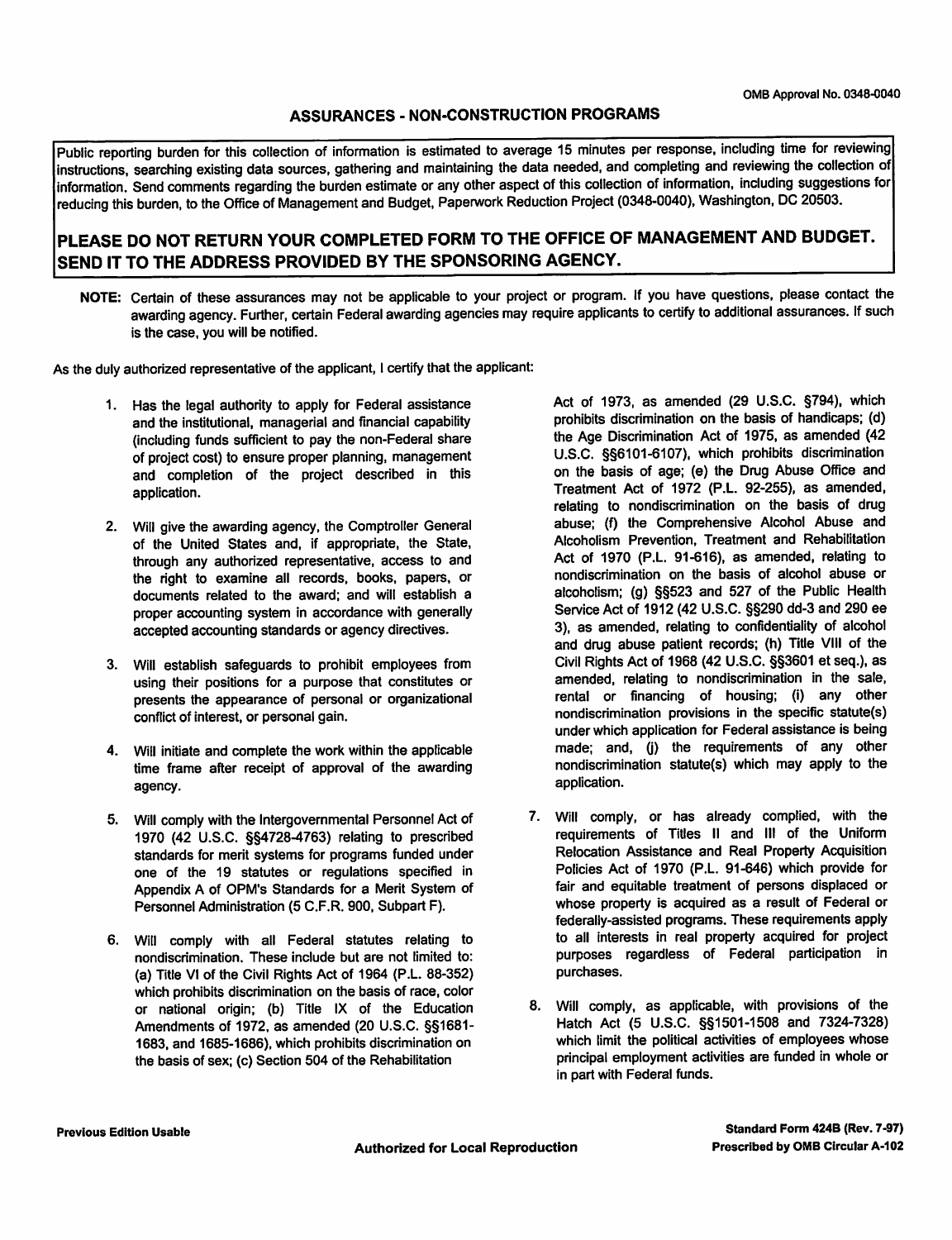- 9. Will comply, as applicable, with the provisions of the Davis-Bacon Act (40 U.S.C. §§276a to 276a-7), the Copeland Act (40 U.S.C. §276c and 18 U.S.C. §874), and the Contract Work Hours and Safety Standards Act (40 U.S.C. §§327-333), regarding labor standards for federally-assisted construction subagreements.
- 10. Will comply, if applicable, with flood insurance purchase requirements of Section 102(a) of the Flood Disaster Protection Act of 1973 (P.L. 93-234) which requires recipients in a special flood hazard area to participate in the program and to purchase flood insurance if the total cost of insurable construction and acquisition is \$10,000 or more.
- 11. Will comply with environmental standards which may be prescribed pursuant to the following: (a) institution of environmental quality control measures under the National Environmental Policy Act of 1969 (P.L. 91-190) and Executive Order (EO) 11514; (b) notification of violating facilities pursuant to EO 11738; (c) protection of wetlands pursuant to EO 11990; (d) evaluation of flood hazards in floodplains in accordance with EO 11988; (e) assurance of project consistency with the approved State management program developed under the Coastal Zone Management Act of 1972 (16 U.S.C. §§1451 et seq.); (f) conformity of Federal actions to State (Clean Air) Implementation Plans under Section 176(c) of the Clean Air Act of 1955, as amended (42 U.S.C. §§7401 et seq.); (g) protection of underground sources of drinking water under the Safe Drinking Water Act of 1974, as amended (P.L. 93-523); and, (h) protection of endangered species under the Endangered Species Act of 1973, as amended (P.L. 93- $205$ ).
- 12. Will comply with the Wild and Scenic Rivers Act of 1968 (16 U.S.C. §§1271 et seq.) related to protecting components or potential components of the national wild and scenic rivers system.
- 13. Will assist the awarding agency in assuring compliance with Section 106 of the National Historic Preservation Act of 1966, as amended (16 U.S.C. §470), EO 11593 (identification and protection of historic properties), and the Archaeological and Historic Preservation Act of 1974 (16 U.S.C. §§469a-1 et seq.).
- 14. Will comply with P.L. 93-348 regarding the protection of human subjects involved in research, development, and related activities supported by this award of assistance.
- 15. Will comply with the Laboratory Animal Welfare Act of 1966 (P.L. 89-544, as amended, 7 U.S.C. §§2131 et seq.) pertaining to the care, handling, and treatment of warm blooded animals held for research, teaching, or other activities supported by this award of assistance.
- 16. Will comply with the Lead-Based Paint Poisoning Prevention Act (42 U.S.C. §§4801 et seq.) which prohibits the use of lead-based paint in construction or rehabilitation of residence structures.
- 17. Will cause to be performed the required financial and compliance audits in accordance with the Single Audit Act Amendments of 1996 and OMB Circular No. A-133, "Audits of States, Local Governments, and Non-Profit Organizations."
- 18. Will comply with all applicable requirements of all other Federal laws, executive orders, regulations, and policies governing this program.

| SIGNATURE OF AUTHORIZED CERTIFYING OFFICIAL<br>Darrell Budler | <b>TITLE</b><br><b>State Librarian</b> |  |
|---------------------------------------------------------------|----------------------------------------|--|
| <b>IAPPLICANT ORGANIZATION</b>                                | <b>IDATE SUBMITTED</b>                 |  |
| State Library of Kansas                                       | June 19, 2017                          |  |
|                                                               | Standard Form 424B (Rev. 7-97) Back    |  |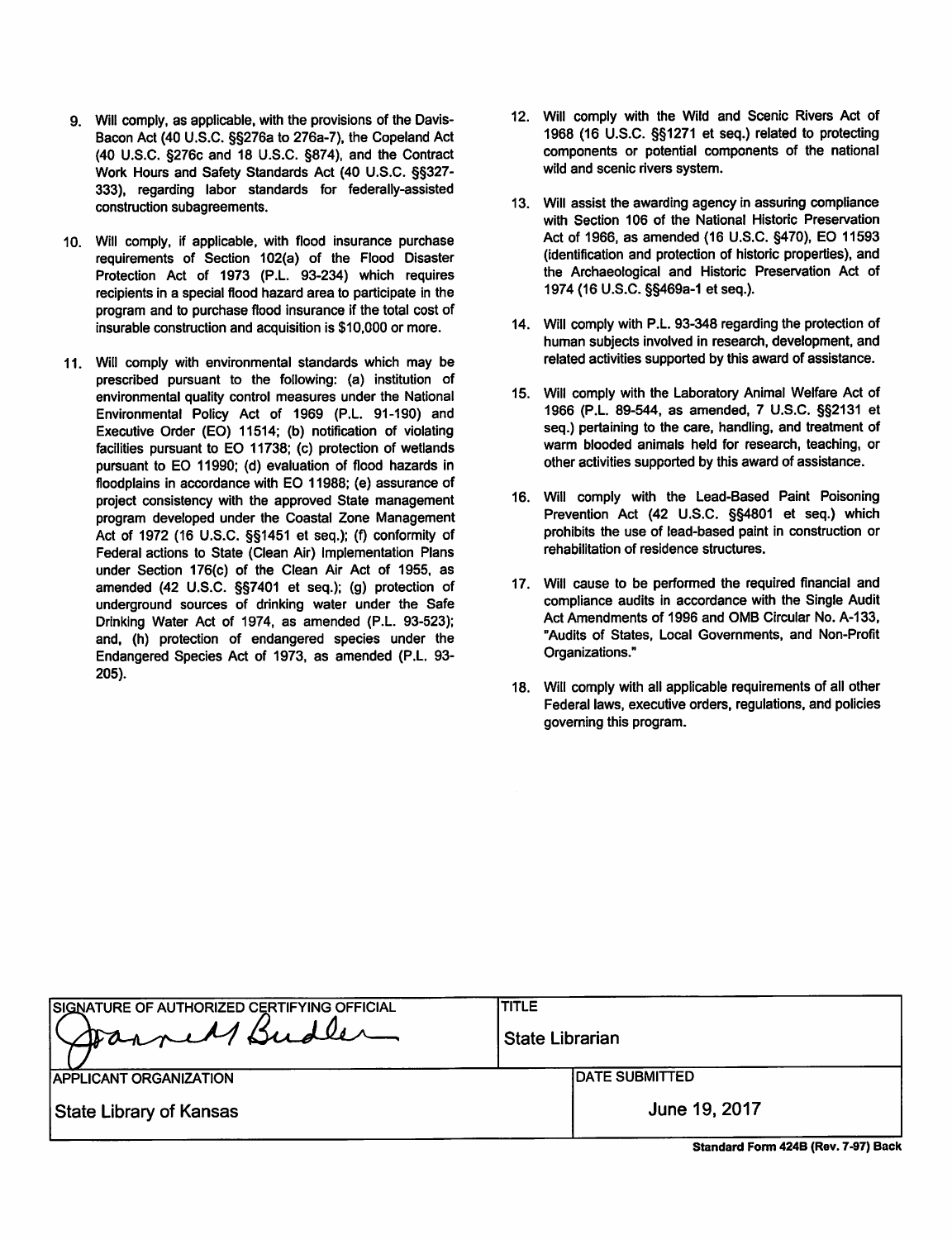

State: Kansas

#### STATE LEGAL OFFICER'S CERTIFICATION OF **AUTHORIZED CERTIFYING OFFICIAL**

I hereby certify that in

Kansas

**Name of State** 

State Library of Kansas

**Name of State Agency** 

is the official State Agency with authority under State law to develop, submit, and administer or supervise the administration of the State Plan under the Library Services and Technology Act; that

Joanne M. Budler

Name of Authorized Certifying Official

State Librarian

**Title of Authorized Certifying Official** 

is the officer authorized to submit the State Plan, sign all assurances, certifications, and reports and to whom the grant award is made for the named State Agency; that the **State Treasurer or** 

Title of Officer other than State Treasurer

has authority under State law to receive, hold, and disburse Federal funds under the State Plan; and that all provisions contained in the Plan are consistent with State law.

|                             |  | Chanay<br>Signature of Attorney General or Other State Legal Officer |                                 |
|-----------------------------|--|----------------------------------------------------------------------|---------------------------------|
|                             |  |                                                                      | Jeffrey A. Chanay, Chief Deputy |
| <b>Print Name and Title</b> |  |                                                                      |                                 |
| June 28, 2017               |  |                                                                      |                                 |
| Date                        |  |                                                                      |                                 |

OMB No. 3137-0071; Expiration Date: 7/31/2018